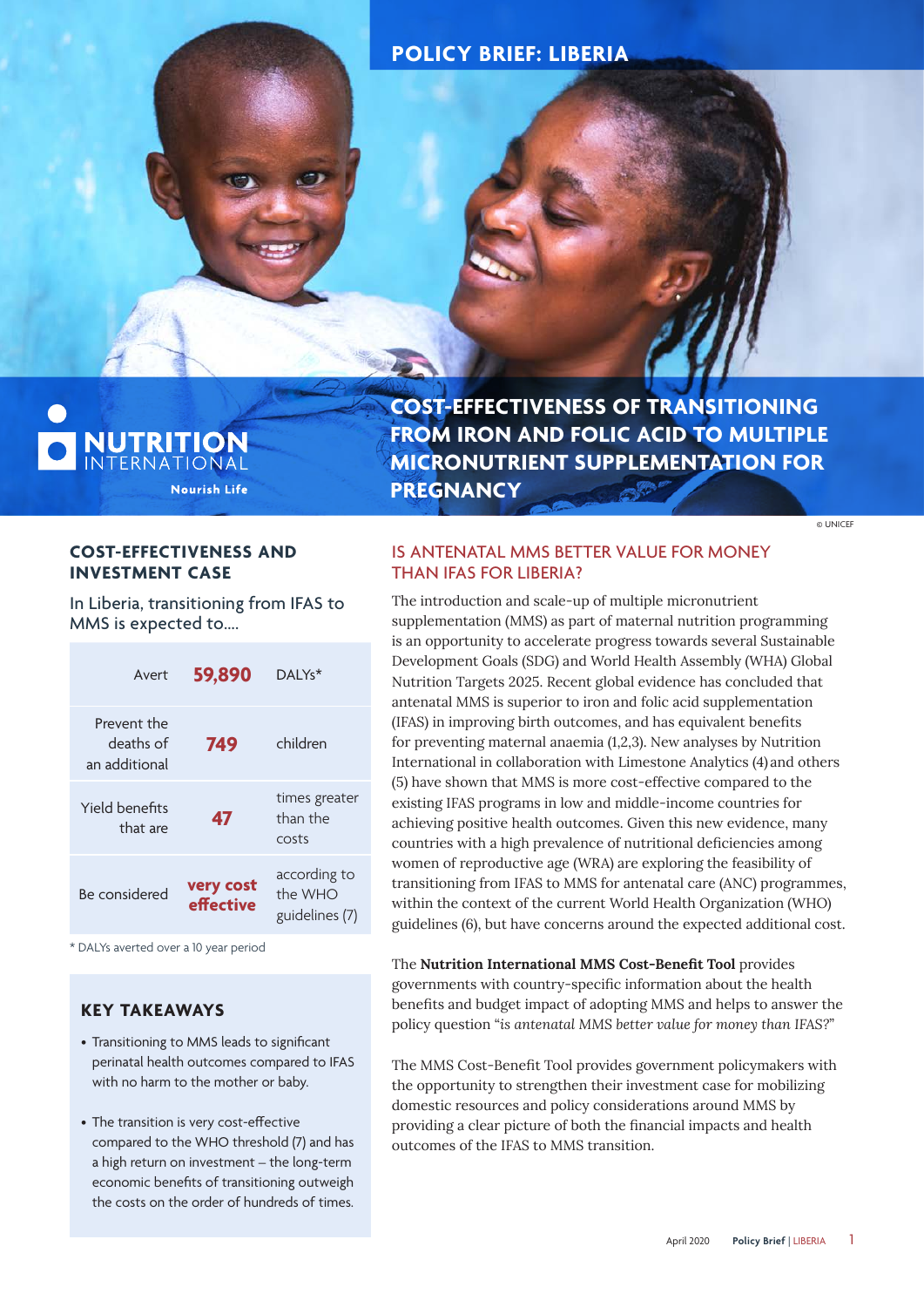#### **WHAT IS MMS?**

One MMS tablet usually contains: Vitamin A (800 µg), Vitamin D (5 µg), Vitamin E (10 mg), Vitamin B1 (1.4 mg), Vitamin B2 (1.4 mg), Vitamin B6 (1.9 mg), Vitamin B12 (2.6 µg), Vitamin C (70 mg), Niacin (18 mg), Folic Acid (400 µg), Zinc (15 mg), Copper (2 mg), Selenium (65 µg), Iodine (150 µg), Iron 30mg (8)

#### **WHAT IS A DALY?**

A Disability Adjusted Life Year (DALY) represents one lost year of perfect health. It is calculated by aggregating the effect of a health issue on mortality and morbidity. Interventions seek to avert DALYs.

#### **BACKGROUND**

The world is not on track to fully meet the WHA Global Nutrition Targets 2025. Providing women with MMS during pregnancy as part of a comprehensive ANC programme is opportune for accelerating progress towards reducing the risk of low birth weight (LBW), childhood stunting and anaemia in women — helping to move the agenda on women's and maternal health and nutrition.

WHO's ANC guidelines, published in 2016, do not recommend MMS for pregnant women broadly, but do support context-specific MMS for pregnant women when there are populations with high prevalence of micronutrient deficiencies, stating that "*policymakers in populations with a high prevalence of nutritional deficiencies might consider the benefits of MMS to outweigh the disadvantages and may choose to give MMS that include IFA* (6)." Overall, this has contributed to lower levels of adoption and uptake of MMS interventions as part of national health policies, even where the context-specific guidelines would apply. A global task force convened by the New York Academy of Sciences reviewed new evidence and concluded that MMS is both effective and safe and provides greater benefits than IFAS for birth outcomes, smaller than gestational age (SGA) and LBW (1,2,3) and may reduce the risk of stillbirths and neonatal deaths (1,3).

#### THE MMS COST-BENEFIT TOOL

The results presented in this report are generated from an easy to use, online, knowledge translation tool that analyzes the value for money of transitioning to MMS compared to IFAS. The tool is a practical extension to the recent study conducted by Nutrition International and Limestone Analytics which showed that MMS is more cost-effective than IFAS in three high burden Asian countries (4). Using similar methodology and responding to the new evidence, it compares MMS relative to IFAS using effect sizes from the latest Cochrane (2) or Lancet (3) systematic reviews. The tool has the analytical capacity to estimate the impact of MMS compared to IFAS for all significant health outcomes and calculates the required investment, cost-effectiveness and return on investment based on the total population of pregnant women in the country each year and a defined coverage rate.<sup>1</sup>

Note: Coverage is defined as the proportion of pregnant women in the intervention area who receive 180 supplements.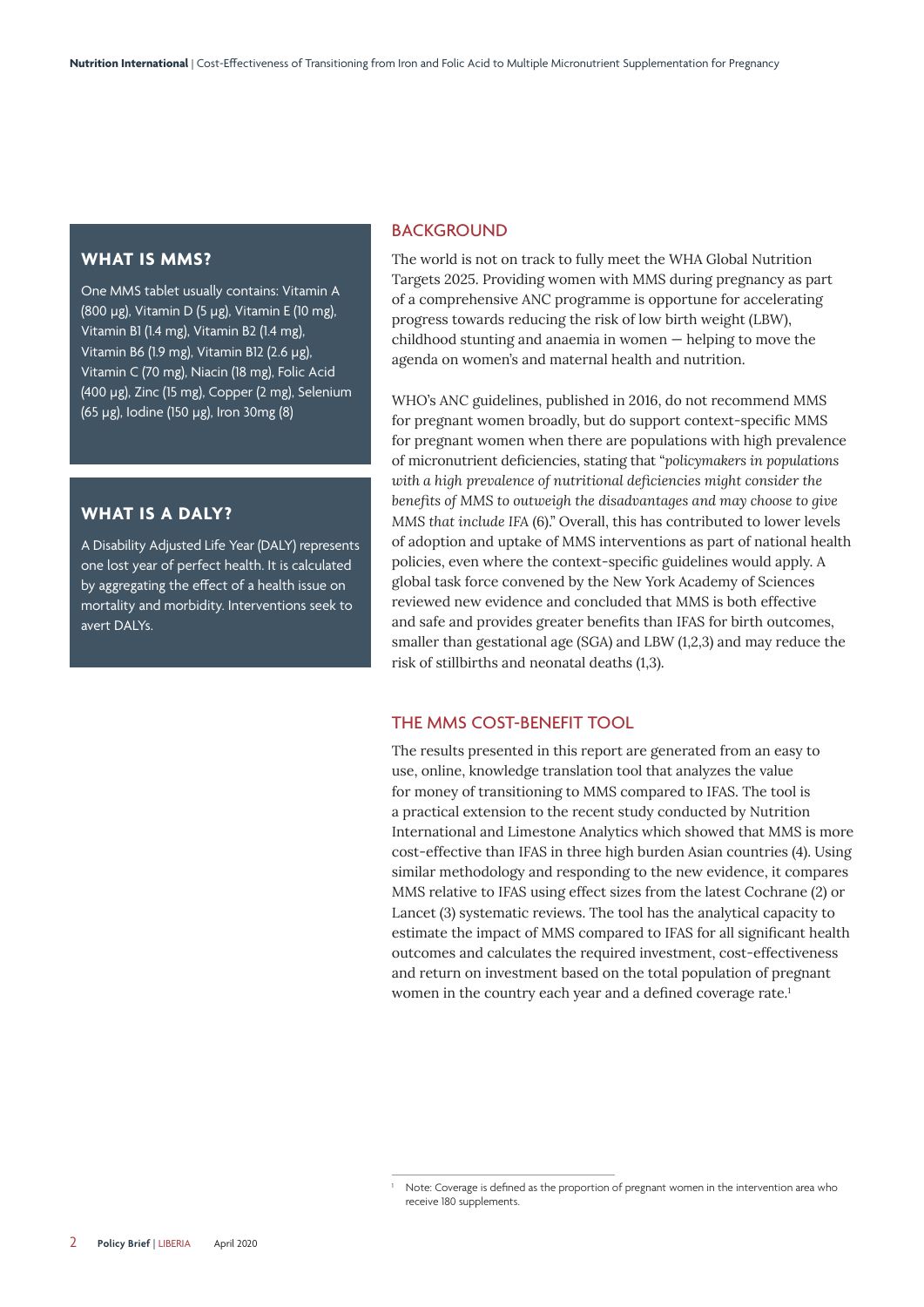The tool calculates:

- **• Effectiveness:** An aggregate of the number of additional DALYs averted and child deaths by transitioning from IFAS to MMS across the significant health outcomes.
- **• Cost:** The additional costs (in USD) to provide MMS if there is an existing IFA program or ANC platform in the country (considers supplement and transition costs).
- **• Cost-effectiveness:** The incremental cost-effectiveness ratio. The ratio of the difference in cost and the difference in effectiveness, estimated as the "*cost per additional DALY averted*" by transitioning to MMS.
- **• Benefit-cost ratio:** A comparison of the value of the health benefits to the cost of transitioning.

# WHAT IS COST-EFFECTIVENESS AND HOW WAS EFFECTIVENESS MEASURED?

The cost-effectiveness of the MMS compared to IFAS is based on a WHO threshold for cost-effectiveness; if the cost per DALY is less than the country Gross Domestic Product per capita the transition is considered 'very cost effective' (7).

The supplements were compared based on their additional effect size (effectiveness) on maternal and newborn health outcomes, taken from the latest Cochrane (2) or Lancet (3) systematic reviews. The health outcomes were aggregated to calculate the additional DALYs averted by transitioning from IFAS to MMS. MMS showed a significant reduced risk of the following health outcomes (3):

- Neonatal mortality (females)
- Stillbirth
- Preterm birth
- SGA
- LBW

#### **WHAT COSTS WERE INCLUDED?**

- 1. Supplement costs (180 supplements to cover six months of pregnancy)
- 2.Cost of providing the supplement through an existing public health system ANC platform
- 3. Program costs (national administration, training of health care providers)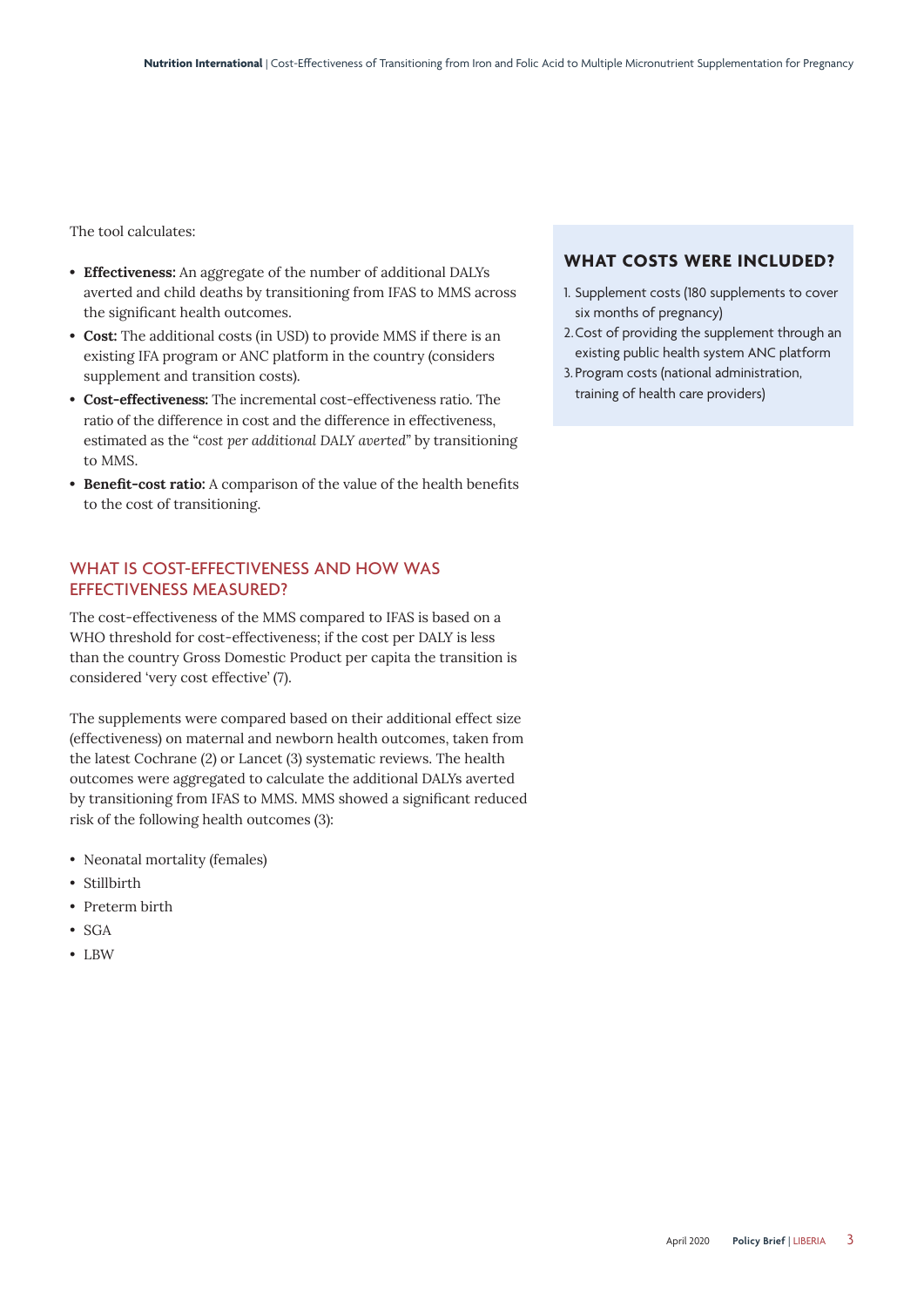#### WHAT CAN POLICY MAKERS FOCUS ON?

The MMS Cost-Benefit Tool provides an efficient and accessible way to translate evidence to inform the transition from IFAS to MMS, allowing health policymakers to advocate the financial case for implementing MMS.

The output analysis from the tool supports both the domestic and donor level investment case on MMS scale-up, including allocating resources:

- To understand the political and logistical feasibility of adopting MMS
- To assess the factors influencing adoption of MMS and test different delivery platforms with a focus on health system integration.
- To examine the true implementation costs of MMS, including changeover, start-up costs and sustainability of supply.
- To look at mechanisms (i.e. Behaviour Change Interventions, packaging) for improving adherence throughout pregnancy.<sup>2</sup>

Additionally, as part of MMS scale-up, there is an opportunity to improve the measurement and investment of not only the coverage but the quality and uptake of ANC nutrition and health services, including tracking coverage and adherence with MMS and birth outcomes. A comprehensive approach to the transition from IFAS to MMS should include the promotion and support of nutritious diets, including scaled-up counselling on maternal diets at the local level. National governments can leverage this cost-effectiveness analysis to support other areas needed for the transition to MMS, including working through product and supply chain issues with the domestic suppliers to ensure affordable and quality supply of MMS.

Civil society organizations can support countries in MMS adoption and scale-up through technical assistance and operational support to governments and their partners.

The transition and scale-up of MMS presents an opportunity not only to increase progress towards the WHA Global Nutrition Targets 2025 on anaemia and LBW, but also to prioritize women's nutrition as part of national nutrition and health programs and broadly strengthen maternal nutrition.



<sup>2</sup> Note: Ideally women should take one MMS tablet per day throughout pregnancy. 180 is aligned with the trials included in the meta-analyses (2,3).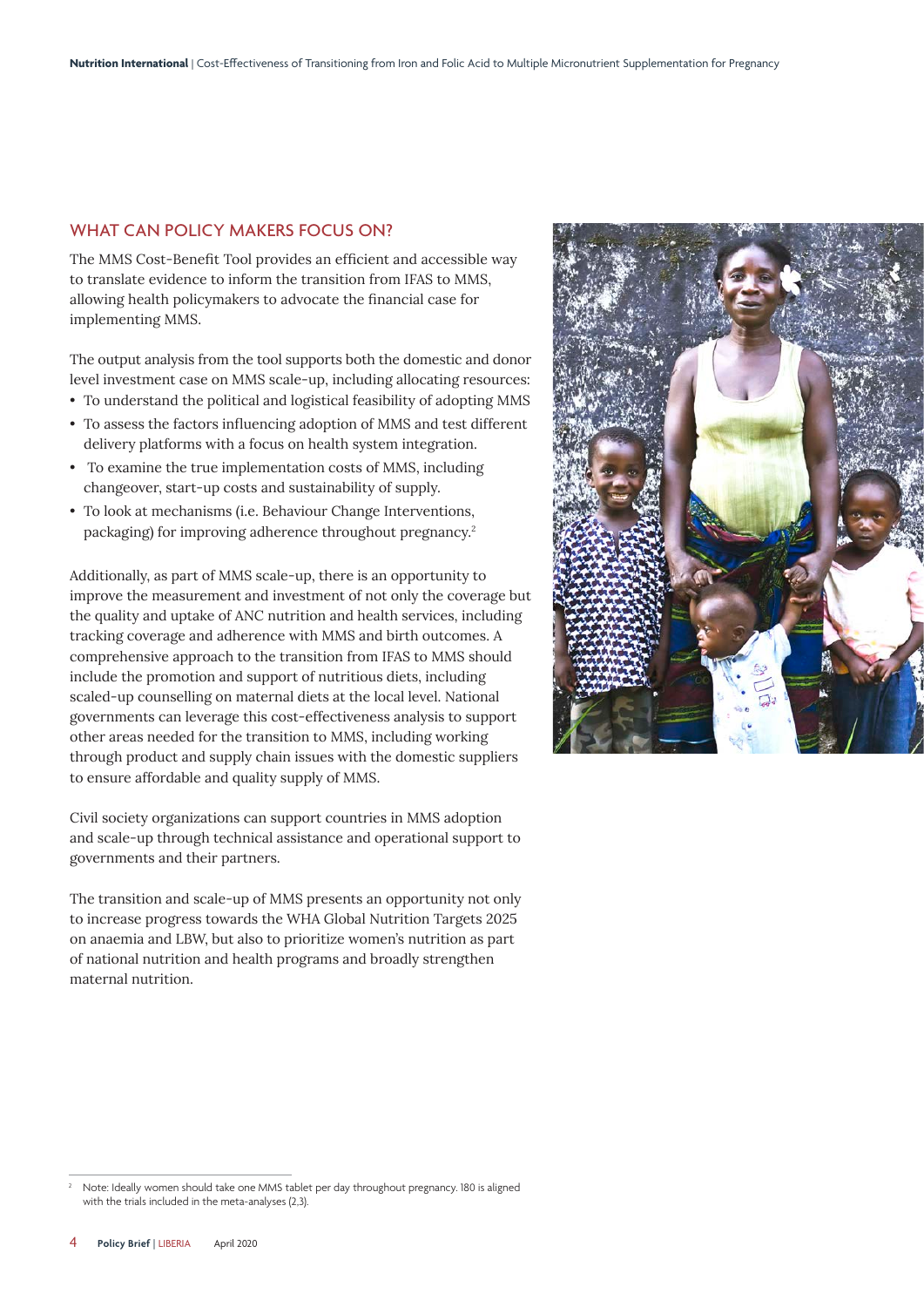# COUNTRY SPECIFIC DATA & ANALYSIS

| <b>KEY ASSUMPTIONS FOR LIBERIA</b>                                         | <b>VALUE</b>                     |
|----------------------------------------------------------------------------|----------------------------------|
| Population of pregnant women each year (9)                                 | 164.012                          |
| Timespan over which benefits accumulate                                    | 10 years                         |
| Coverage (proportion of pregnant women reached by supplementation program) | $30\%$                           |
| IFAS cost per beneficiary (180 supplements) (10)                           | \$2.27 (USD)                     |
| MMS cost per beneficiary (180 supplements) (10)                            | \$3.27 (USD)                     |
| All other costs associated with transition <sup>3</sup>                    | \$1M (USD)                       |
| Source of assumptions about relative risk of various health outcomes*      | Cochrane (2) or<br>Lancet $*(3)$ |

\* The Lancet (3) was selected as the source of assumptions for this analysis.



\* Prospective health outcomes over a 10 year period

| <b>COST EFFECTIVENESS ANALYSIS</b>  |                        |  |
|-------------------------------------|------------------------|--|
| Value of DAI Ys averted             | \$66,619,145           |  |
| Additional investment over 10 years | \$1,419,717            |  |
| <b>Benefit Cost Ratio</b>           | 47                     |  |
| Incremental cost per DALY averted   | \$23.71                |  |
| According to WHO guidelines         | very cost<br>effective |  |

<sup>&</sup>lt;sup>3</sup> Note: A broad estimate of transition costs has been provided based on population size. More information is required to properly estimate these costs.